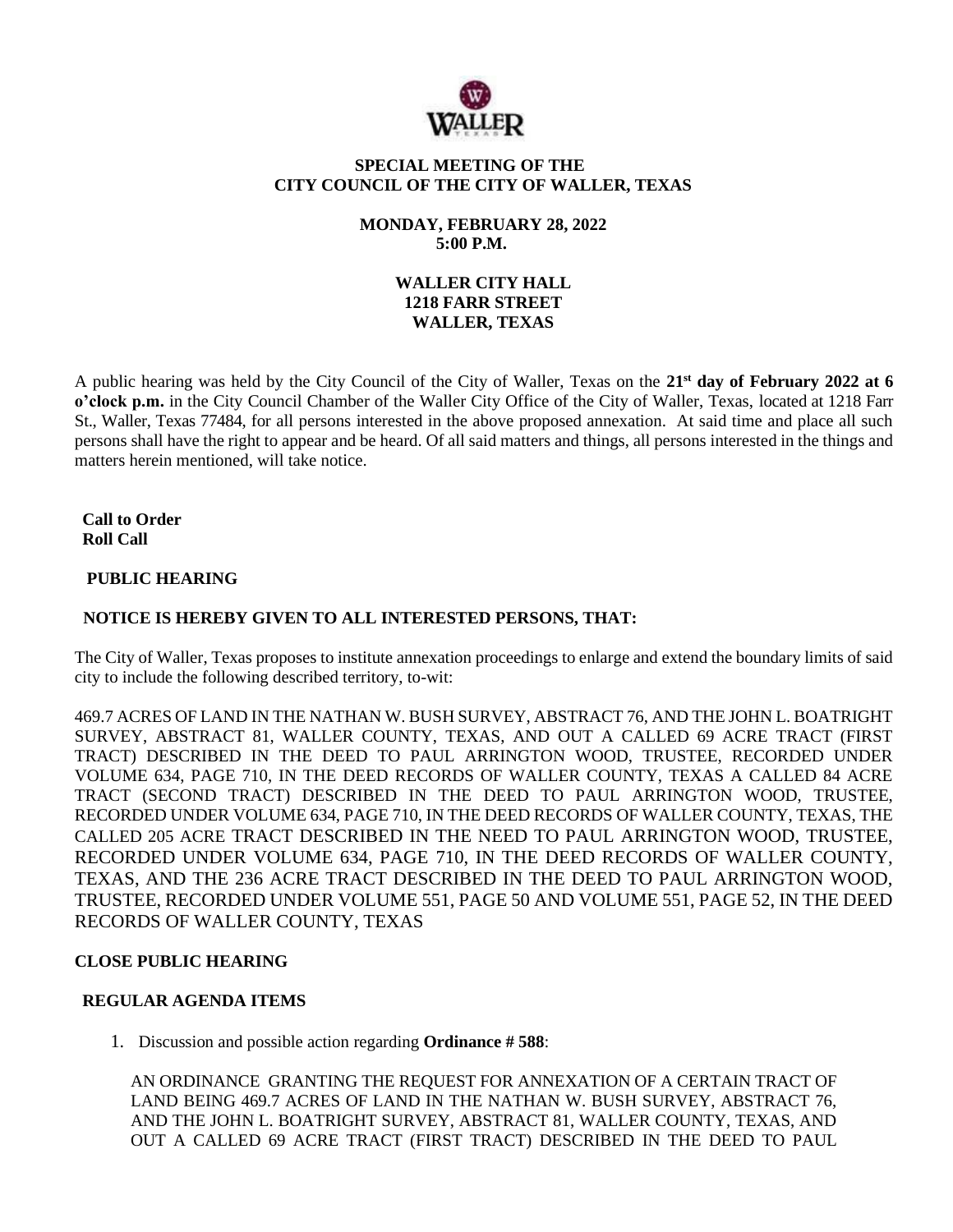ARRINGTON WOOD, TRUSTEE, RECORDED UNDER VOLUME 634, PAGE 710, IN THE DEED RECORDS OF WALLER COUNTY, TEXAS A CALLED 84 ACRE TRACT (SECOND TRACT) DESCRIBED IN THE DEED TO PAUL ARRINGTON WOOD, TRUSTEE, RECORDED UNDER VOLUME 634, PAGE 710, IN THE DEED RECORDS OF WALLER COUNTY, TEXAS THE CALLED 205 ACRE TRACT DESCRIBED IN THE NEED TO PAUL ARRINGTON WOOD, TRUSTEE, RECORDED UNDER VOLUME 634, PAGE 710, IN THE DEED RECORDS OF WALLER COUNTY, TEXAS, AND THE 236 ACRE TRACT DESCRIBED IN THE DEED TO PAUL ARRINGTON WOOD, TRUSTEE, RECORDED UNDER VOLUME 551, PAGE 50 AND VOLUME 551, PAGE 52, IN THE DEED RECORDS OF WALLER COUNTY, TEXAS, TO BE KNOWN AS "WALLER COUNTY MUNICIPALITY DISTRICT NO. 38"; PROVIDING FOR THE EXTENSION OF CERTAIN BOUNDARY LIMITS OF THE CITY OF WALLER, TEXAS TO INCLUDE SAID TRACT; PROVIDING FOR SEVERABILITY; AND MAKING FINDINGS AND PROVISIONS RELATIVE TO THE SUBJECT.

2. Discussion and possible action regarding **Ordinance # 589:**

AN ORDINANCE OF THE CITY OF WALLER, TEXAS CONSENTING TO AND GRANTING A PETITION FOR THE CREATION OF HARRIS COUNTY MUNICIPAL UTILITY DISTRICT NO. 38; A MUNICIPAL UTILITY DISTRICT WITHIN THE BOUNDARIES OF THE CITY OF WALLER, TEXAS; REPEALING ALL ORDINANCES OR PARTS OF ORDINANCES IN CONFLICT HEREWITH; PROVIDING FOR SEVERABILITY; AND PROVIDING AN EFFECTIVE DATE.

3. Discussion and possible action regarding **Resolution # 2022-07**:

A RESOLUTION OF THE CITY COUNCIL OF THE CITY OF WALLER, TEXAS, APPROVING THE FIRST AMENDED AND RESTATED UTILITY AGREEMENT BETWEEN THE CITY OF WALLER, TEXAS AND HARRIS COUNTY MUNICIPAL UTILITY DISTRICT NO. 38.

4. Discussion and possible action regarding **Resolution # 2022-08**:

A RESOLUTION OF THE CITY COUNCIL OF THE CITY OF WALLER, TEXAS, APPROVING THE DEVELOPMENT AGREEMENT BETWEEN THE CITY OF WALLER, TEXAS AND HARRIS COUNTY MUNICIPAL UTILITY DISTRICT NO. 38.

- 5. Discussion and possible action to approve the FY2020-2021 audit as presented by Belt Harris & Pechacek LLP. (Daniel Hebert)
- 6. Discussion and possible action regarding final plat for Beacon Hill Section 3.
- 7. Discussion and possible action to approve **Resolution # 2202-06**:

A RESOLUTION OF THE CITY COUNCIL OF THE CITY OF WALLER, TEXAS, AUTHORIZING THE CITY OF WALLER ECONOMIC DEVELOPMENT CORPORATION TO AMEND ARTICLE III OF THE DEVELOPMENT AGREEMENT WITH DAVID S. WOLFF COMPANIES LLC DBA WOLFF COMPANIES, A TEXAS LIMITED LIABILITY COMPANY, TO EXTEND THE TIME FOR WOLFF COMPANIES TO CONSTRUCT ENTRANCE AND EXIT RAMPS TO ENABLE ACCESS TO AND FROM US 290 AND/OR FM 362 TO FEBRUARY 7, 2024.